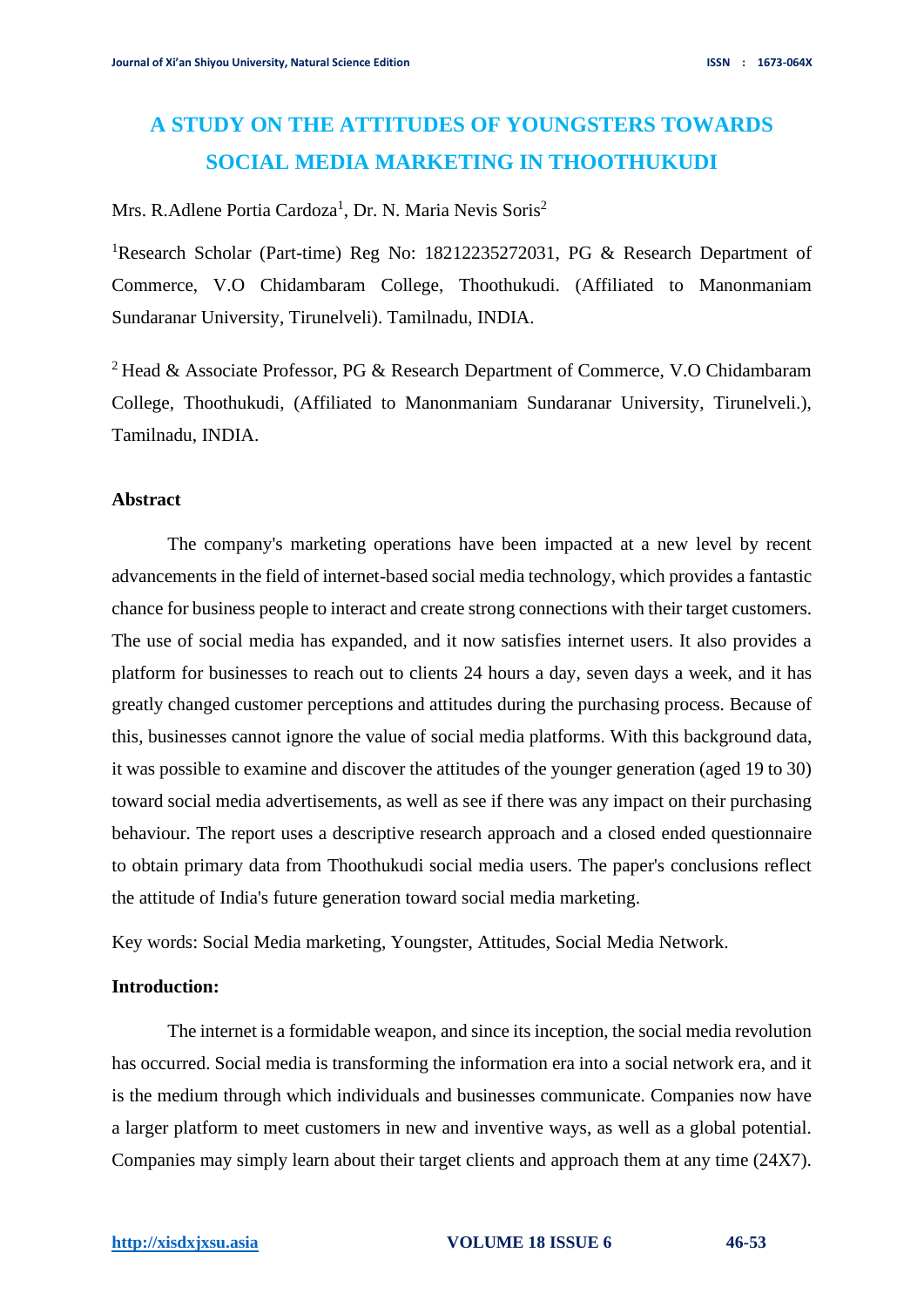Social media networks such as Facebook, Twitter, and YouTube are dynamic platforms that let businesses connect with their target customers through online. When compared to other forms of advertising, it is quite inexpensive and allows businesses to communicate directly with their customers. Marketing strategy utilising social media plays an important part in establishing brand image, resulting in repeat purchases and increased economic value. Social media marketing strategies gain traction through websites and links to other social media sites. It raises awareness with the goal of grabbing the users' attention while also keeping them informed. Social media marketing is a powerful instrument for influencing customers to buy and buy again, as well as building a brand image. Customers affect brand value, and customers influence other consumers. These occurrences have an impact on repurchases, which has an impact on future profitability and long-term organisational viability. This research examines the attitudes and perceptions of young people in Thoothukudi. With this background information, convenient sampling techniques were used to obtain data from young people in Thoothukudi who use the internet. For the study, both primary and secondary data were collected, and the result was reached through analysis.

#### **Attitude:**

The way a person thinks or interprets something is known as their attitude. It can also be defined as one's mental state that influences one's actions. The individual's mental perspective on a particular issue is influenced by attitude, which is then followed by behaviour. With the emergence of the internet, consumer perceptions have shifted dramatically toward online marketing. Because the bulk of the young population spends so much time online on a daily basis, marketers are finding it to be the most effective platform for interacting with the general public. They've discovered that using social media to market their items is the most easiest way to reach out to potential customers or purchasers.

#### **Importance of the study:**

In the recent past, social media advertisements and internet usage have been increasingly popular among young people. Thoothukudi has more higher education institutions, like as arts and science colleges, engineering colleges, and a Medical College. As a result, there is a lot of room for research into whether social media marketing strategy has an impact on young people's purchasing habits. It will assist businesses in adapting and changing their methods to meet the needs of their customers. As a result, the research is regarded as significant at this time.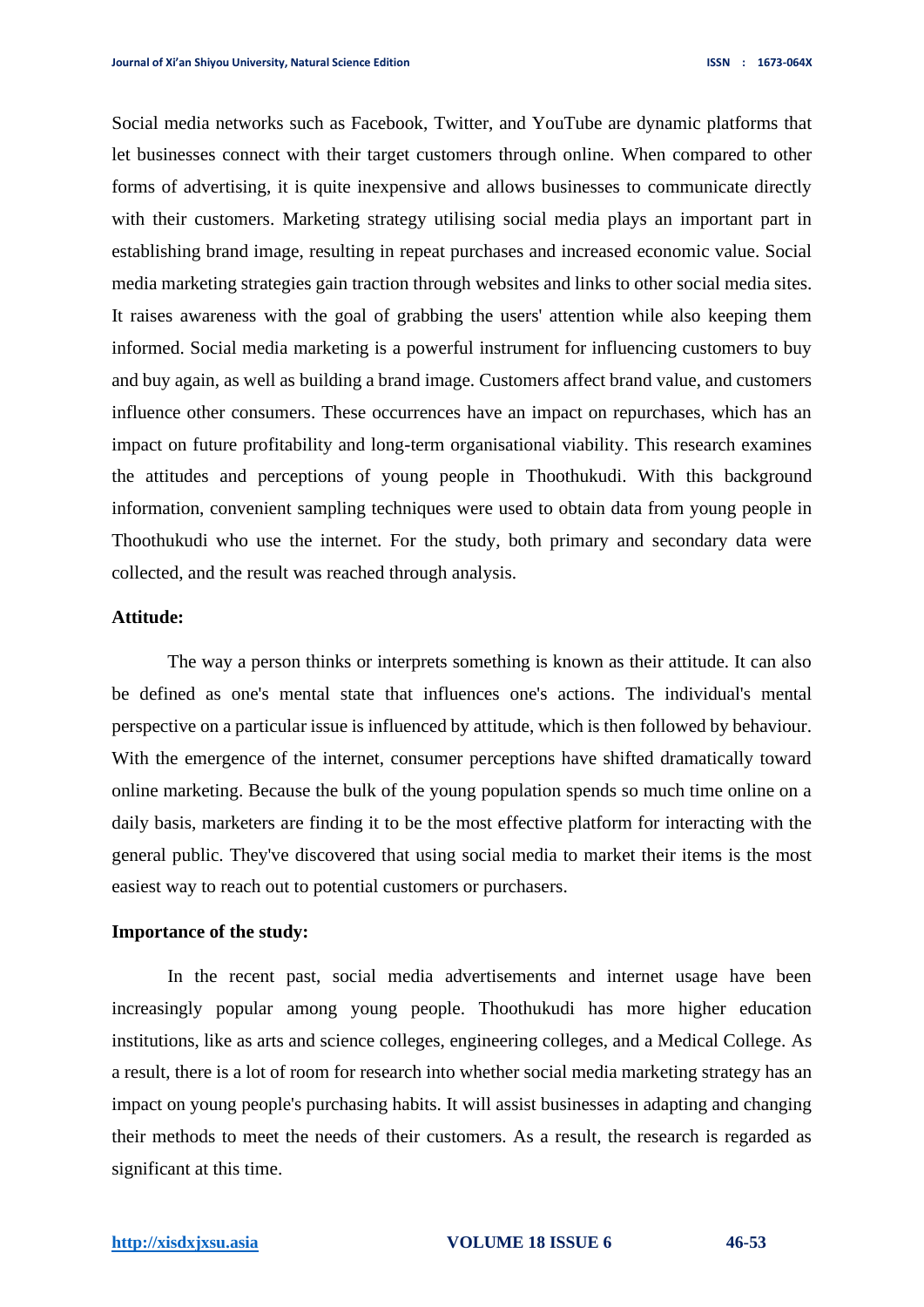#### **Implications of the Study**

Social media plays an important role and is the most effective instrument for reaching out to the younger generation. It is simple for businesses to alter their strategies to meet the demands of the local youth if they understand their wants. It will assist them in achieving rapid business growth and thereby increasing brand value.

## **Review of literature**

**Khonika Gope (2014**) "The Impact of the Advertisements on the Social Networking Sites: A Case Study on the Social Networking Users of Bangladesh" In this paper the researcher pointed out that the advertisements in social media are interesting and catching the attention of the users. So the advertisers they have to know how to stand out from their crowd and this is where the question of innovativeness comes. The research has shown that types of response towards a common and familiar advertisement on Social Networking Sites and the issue of the users' desire for innovative advertisements. It was also found out that there is no difference between the opinions regarding enthusiasm about advertising in Social Networking Sites and the types of priority for maintaining an account in Social Networking Sites.

**Dharmesh Motwani (2014),** "Customers' Attitude towards Social Media Marketing" The usage of Social Media is increasing exponentially to satisfy the social needs of internet users, at the same time it has also increased the opportunities for corporate to market their products & services in a personalized way. The past record shows that social media is one of the powerful media to contribute significantly in changing the perception of customers in buying process. Companies can't ignore the growing importance of social networking sites and it has the power to change the buying behavior of customers. This paper is an attempt to examine whether the social media influencing buying behavior and decision of customers regarding their purchasing behaviour.

# **Sita Mishra and Archana Tyagi (2015)** found following:

• In today's scenario, both spouses are working. Due to the shortage of time and necessity of life they have positive attitude towards towards online shopping. Thus, the ease of use of social networking sites increases its usefulness.

• Secondly, the amount of risk perceived while making purchasing decision has negative and huge impact on consumer attitude. Thus, marketers need to develop new methods which can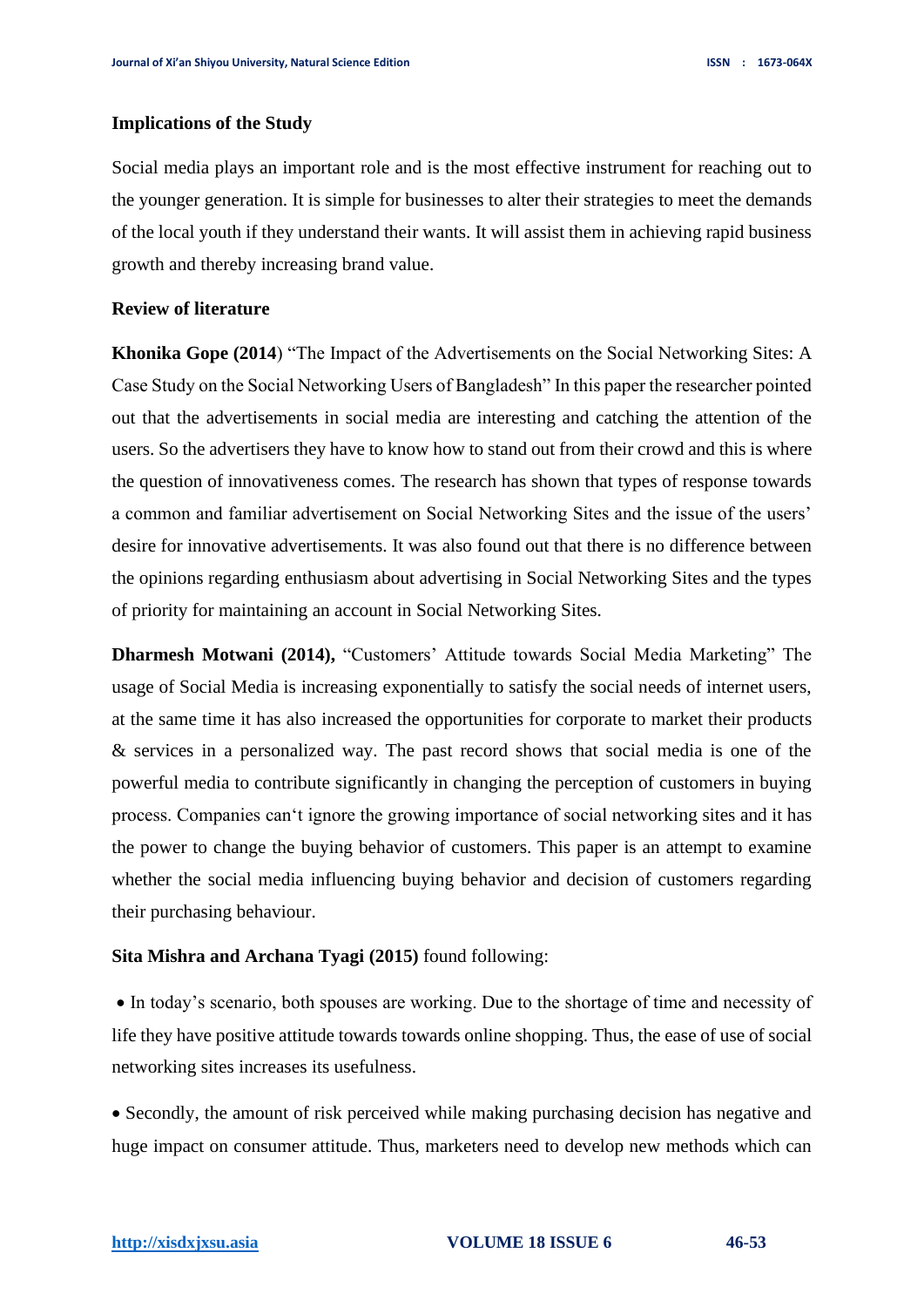reduce these risks along with the increasing utilization of various social networking sites as a tool for communication and marketing.

• Thirdly, they also found the relationship between the personal use and attitudes. And the relationship was positive but not that much significant.

**Akashdeep Bhardwaj, Vinay Avathi and Sam Goundar (2017)** found that social networking sites has helped in culture development, building self- identity, developing relationship and acquisition of social, communication and technical skills. They have also showed the time spend by youth is between 1 to 2 hours and they access more during morning.

## **Objectives:**

The primary goal of the research is to determine how young people feel about the company's social media marketing strategy. The research also intends to:

- To learn about the youngster's socioeconomic situation.
- To learn about the attitudes and perceptions of young people towards organisations' social media marketing strategies.

#### **Research Methodology**

It's an exploratory study, and primary data was gathered using a well-structured questionnaire based on information from past studies. Primary data was gathered in the Thoothukudi area. A convenience random sampling approach of non probability sampling was used in this research investigation, with samples obtained from 150 respondents. Secondary data was gathered from books, websites, and other related publications.

#### **Tools and Techniques:**

The tools used in this study are percentage method and Likert's five point scale method.

## **Limitations of the Study**

1. Primary data is gathered with a special focus on Thoothukudi.

2. The study is solely focused on people in the working population (ages 20 to 35).

3. In this study, only social media advertisements were used, and no other marketing approaches were used.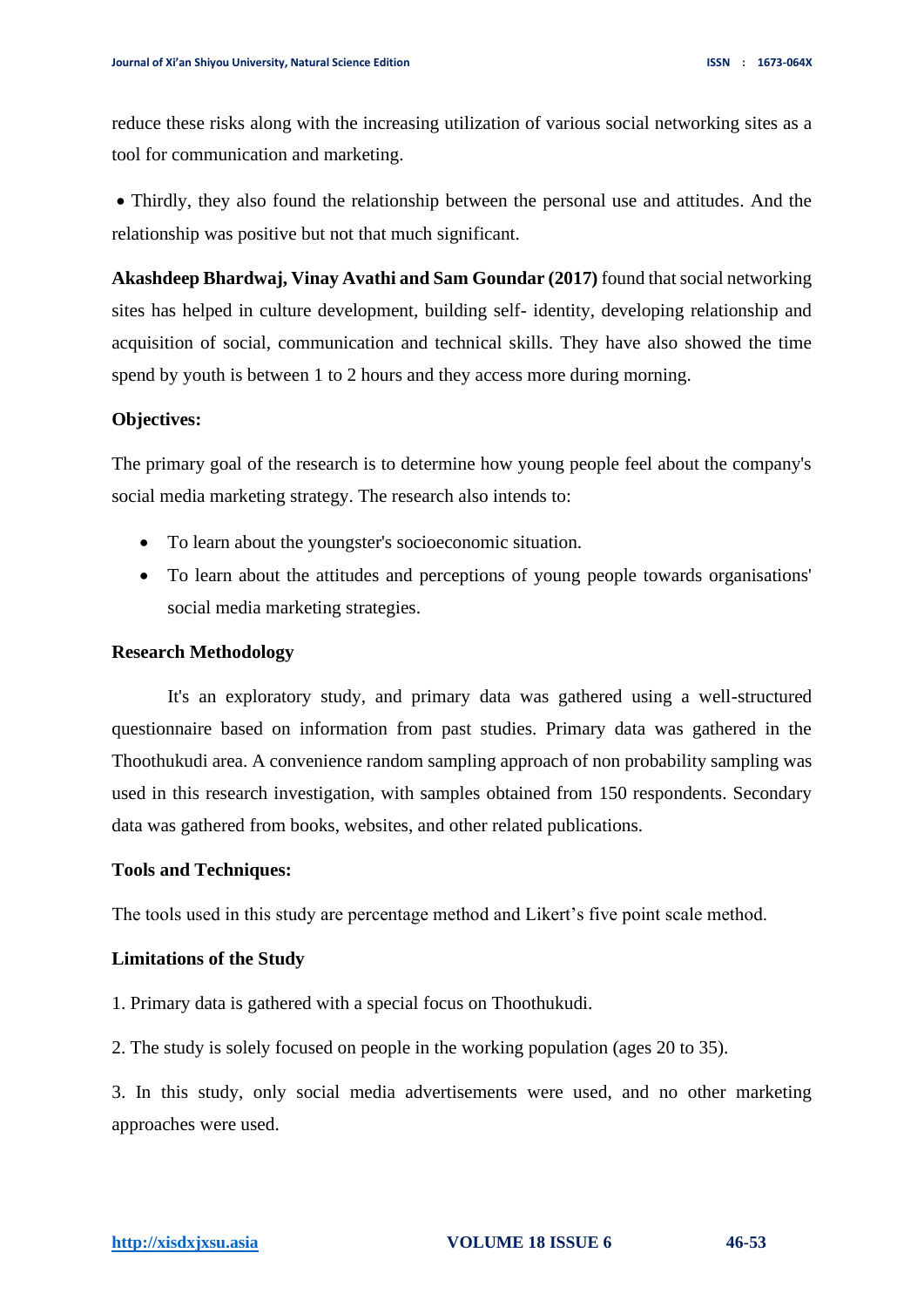# **Results and discussions**

The analyses made from the primary data have been given below.

| <b>Particulars</b>           |                        | No. of<br>respondents | % of Respondents |  |  |
|------------------------------|------------------------|-----------------------|------------------|--|--|
|                              | $20 - 25$              | 32                    | 21               |  |  |
| Age of the<br>respondents    | $25 - 30$              | 60                    | 40               |  |  |
|                              | 30-35                  | 58                    | 39               |  |  |
|                              | Total                  | 150                   | 100              |  |  |
| Gender                       | Male                   | 88                    | 59               |  |  |
|                              | Female                 | 62                    | 41               |  |  |
|                              | Total                  | 150                   | 100              |  |  |
| Educational<br>qualification | $\overline{UG}$        | 72                    | 48               |  |  |
|                              | PG                     | 50<br>33              |                  |  |  |
|                              | Professional<br>course | 18                    | 12               |  |  |
|                              | Others                 | 10                    | $\overline{7}$   |  |  |
|                              | Total                  | 150                   | 100              |  |  |
| Family Income                | Below Rs.5000          | 10                    | $\overline{7}$   |  |  |
|                              | 5001-10000             | 26                    | 17               |  |  |
|                              | 10001-20000            | 20                    | 13               |  |  |
|                              | 20001-30000            | 34                    | 23               |  |  |
|                              | 30001-40000            | 36                    | 24               |  |  |
|                              | <b>Above 40000</b>     | 24                    | 16               |  |  |
| Total                        |                        | 150                   | 100              |  |  |

|  |  |  | <b>Table 1 Profile of Respondents</b> |
|--|--|--|---------------------------------------|
|--|--|--|---------------------------------------|

Sources Primary data

Interpretation:

From the above table it is inferred that majority of respondents belong to the age group between 25-30 years(60%), 59% of the respondents are male,48% of them have completed Under Graduate course and majority of the respondents family income fall between Rs.30001-40000 (24%).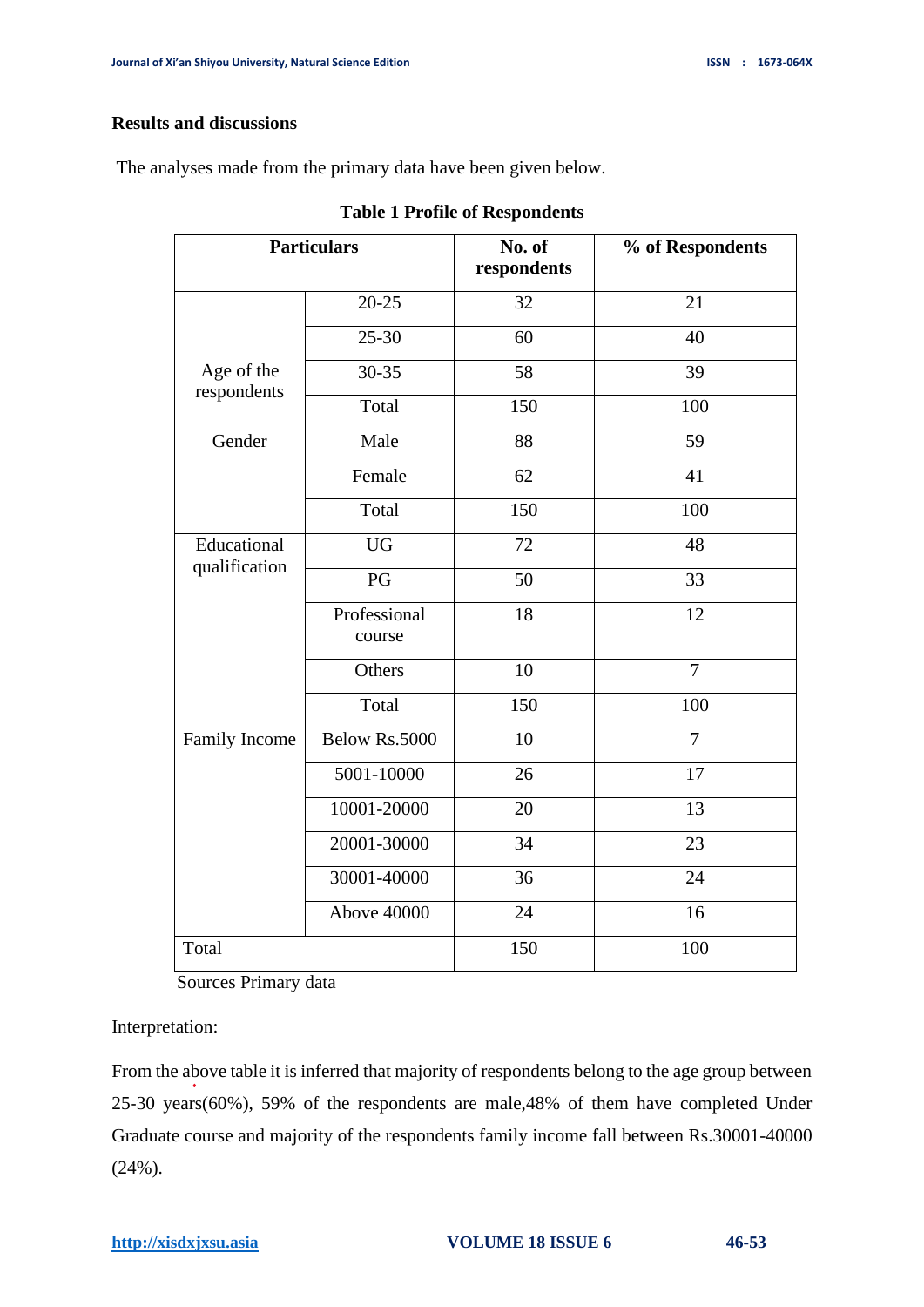| <b>Particulars</b>  | <b>Strongly</b> | Agree | <b>Neutral</b> | <b>Disagree</b> | <b>Strongly</b> | <b>Total</b> | <b>Mean</b>  |
|---------------------|-----------------|-------|----------------|-----------------|-----------------|--------------|--------------|
|                     | <b>Agree</b>    |       |                |                 | <b>Disagree</b> |              | <b>Score</b> |
| Advertisements      | 280             | 168   | 78             | 30              | 11              | 567          | 20%          |
| through social      |                 |       |                |                 |                 |              |              |
| media alert about   |                 |       |                |                 |                 |              |              |
| the new offering    |                 |       |                |                 |                 |              |              |
| Advertisements on   | 230             | 120   | 99             | 54              | 14              | 517          | 18%          |
| social media are    |                 |       |                |                 |                 |              |              |
| informative.        |                 |       |                |                 |                 |              |              |
| Advertisements on   | 360             | 96    | 84             | 22              | 15              | 577          | 20%          |
| social media are    |                 |       |                |                 |                 |              |              |
| fascinating.        |                 |       |                |                 |                 |              |              |
| Advertisements      | 295             | 220   | 51             | 24              | $\overline{7}$  | 597          | 20%          |
| through social      |                 |       |                |                 |                 |              |              |
| media gives expert  |                 |       |                |                 |                 |              |              |
| advice              |                 |       |                |                 |                 |              |              |
| Advertisements      | 340             | 208   | 63             | 12              | $\overline{3}$  | 626          | 22%          |
| through social      |                 |       |                |                 |                 |              |              |
| media has           |                 |       |                |                 |                 |              |              |
| increased the value |                 |       |                |                 |                 |              |              |
| of the products     |                 |       |                |                 |                 |              |              |

**Table 2- Consumer Attitude of social media networking**

Sources Primary data

Interpretation:

The above table shows that the attitude of the youngsters are listed and based upon that mean score has been calculated using Likert's Five point scale. Majority of the respondents felt that the advertisements are more fascinating, has increased the value of the products and gives expert advice.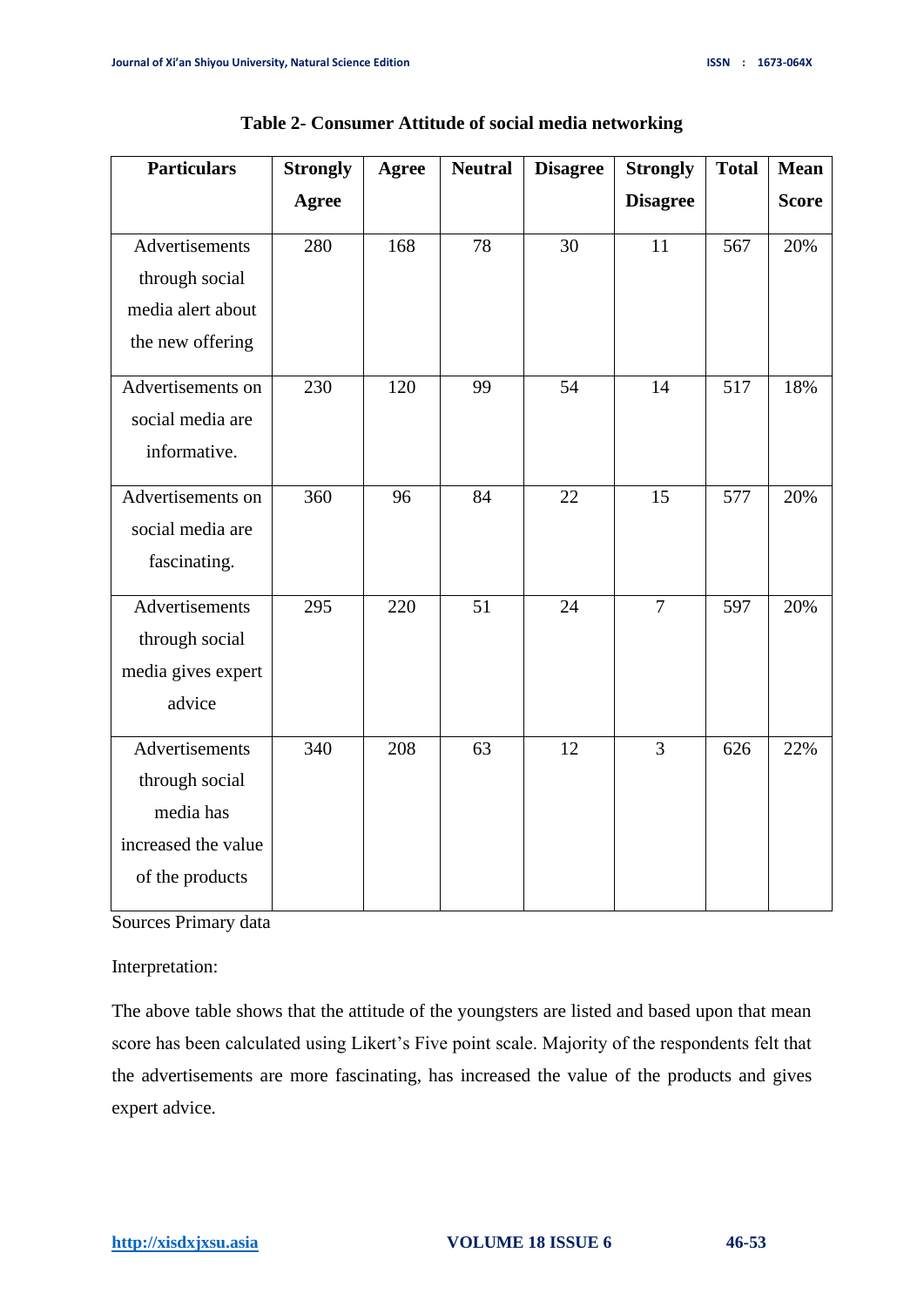## **Findings of the study**

- The study shows that majority of respondents belong to the age group between 25-30 years(60%), 59% of the respondents are male,48% of them have completed Under Graduate course and majority of the respondents family income fall between Rs.30001- 40000 (24%).
- The above table shows that the attitude of the youngsters are listed and based upon that mean score has been calculated using Likert's Five point scale. Majority of the respondents felt that the advertisements are more fascinating, has increased the value of the products and gives expert advice.

#### **Suggestions of the study:**

Following are some recommendations based on the research.

- The world has changed, and businesses are interested in tracking their marketing strategies through social media. Companies should take the steps necessary to recall their memories. Viewers can become consumers of their products as a result of recall.
- Customer comments should be handled with extreme caution. It could be useful to know if the businesses are reaching their intended customers.
- The majority of them thought that certain companies' commercials were interesting. Other businesses should be cautious about how they advertise.
- To attract their target clientele, market research should be conducted.

### **Conclusions**

In today's dynamic world, the majority of businesses are eager to use social media as a platform, and they do so successfully. According to the findings, young people between the ages of 30 and 35 have seen Social Media networking and desire to buy. The strongest media about the networks is word of mouth, and friends and relatives are generating interest in watching the Social Medias. Only select companies' purchase decisions are influenced by the media, while other organisations should make their strategies more appealing and attempt to recollect their recollections. It could be done by a market survey. Companies should conduct market research and tailor their strategies to the needs of their target audience. As a result of the research, organisations may need to rethink their tactics and provide more to their target audiences in order to capture their long-term recollections of their products. It will assist them